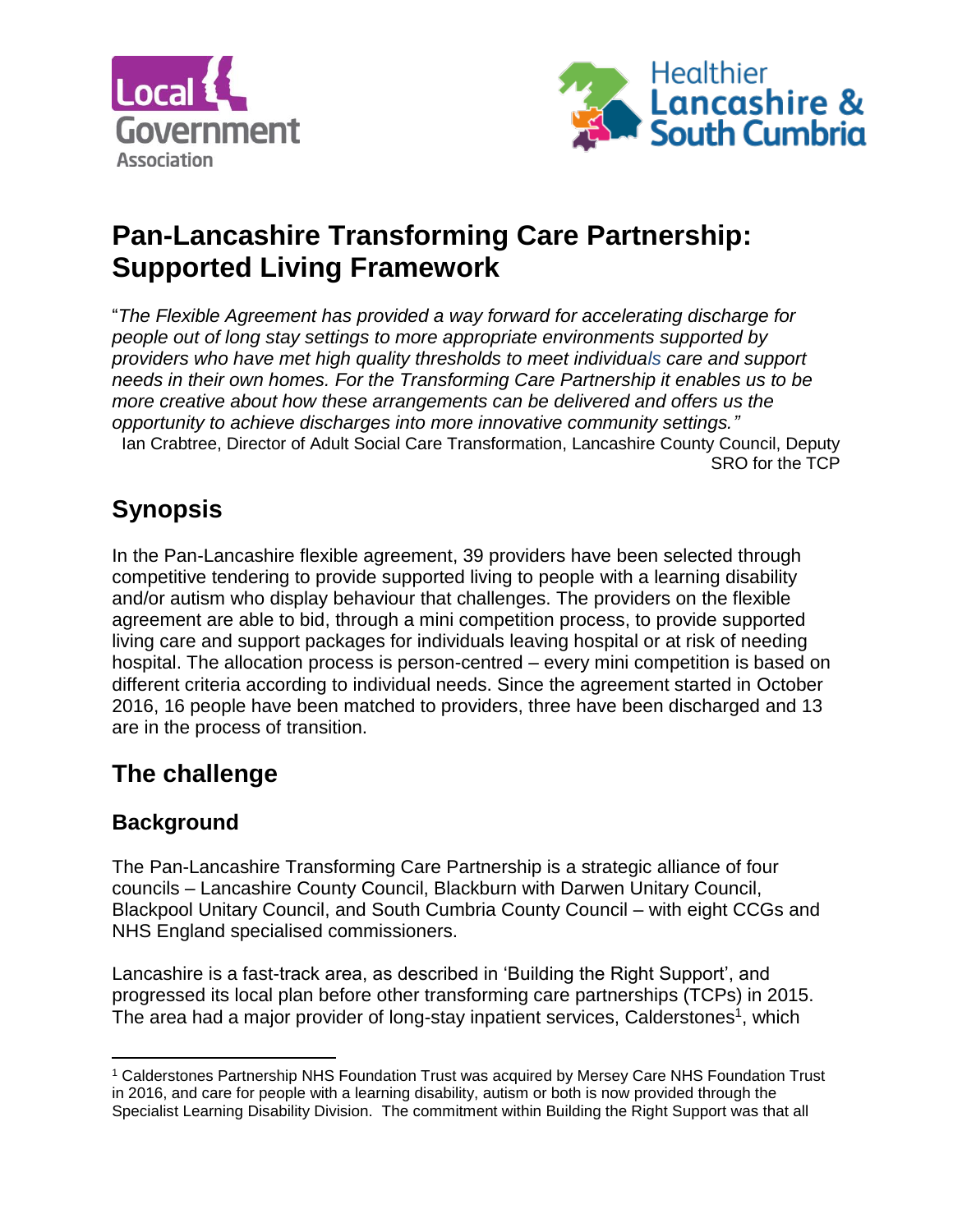provided forensic and secure services, and a range of services for people who had previously been in secure provision, as well as those with complex care needs.

One of the TCP's key priorities was to increase the range of support in the community to facilitate safe and effective hospital discharge. Developing the market was an important element in this.

### **Market analysis**

 $\overline{\phantom{a}}$ 

Building on existing TCP analysis and engagement, NHS England commissioned ACEVO Solutions to identify options for developing the market of providers who offered community-based support<sup>2</sup>. Engaging with a wide range of stakeholders was an important part of the feasibility study.

One of the main issues identified by people with a learning disability and/or autism and their families was that services should be better joined up. People also wanted reliable and flexible support that helped them to be healthy, have their own home and a good social life, and to work towards employment.

Providers wanted better information and communication to help them with strategic planning. They also described the challenges of working with people with complex needs, such as the need for high levels of skill.

The study came to some broad conclusions about current provision across the Pan-Lancashire region. While Lancashire was a proactive region, committed to transforming the lives of people with a learning disability and/or autism, a number of issues relating to the provider market needed to be addressed for the full shift from hospital to community settings to be achieved.

- The market was very clinically oriented due to the previous high levels of use of the specialist provider, and the wider market was fragmented. Commissioners needed to develop the full market and hold all providers equally to account. Greater strategic engagement with providers would lead to opportunities to develop solutions together.
- A lack of housing solutions was leading to delays in creating support packages in the community. A strategic approach to developing flexible housing options was needed.
- There was a reliance on spot purchasing rather than coordinated commissioning and contract management; this was labour-intensive and unlikely to deliver the best value for money.

The study also found a 'very active local market' with many providers, ranging from NHS trusts to national, regional and highly local private and voluntary organisations.

hospital beds on the former Calderstones site would be provided elsewhere in the North West, and that the site would close.

<sup>2</sup> Documents are listed at the end of the case study and are available through the contact.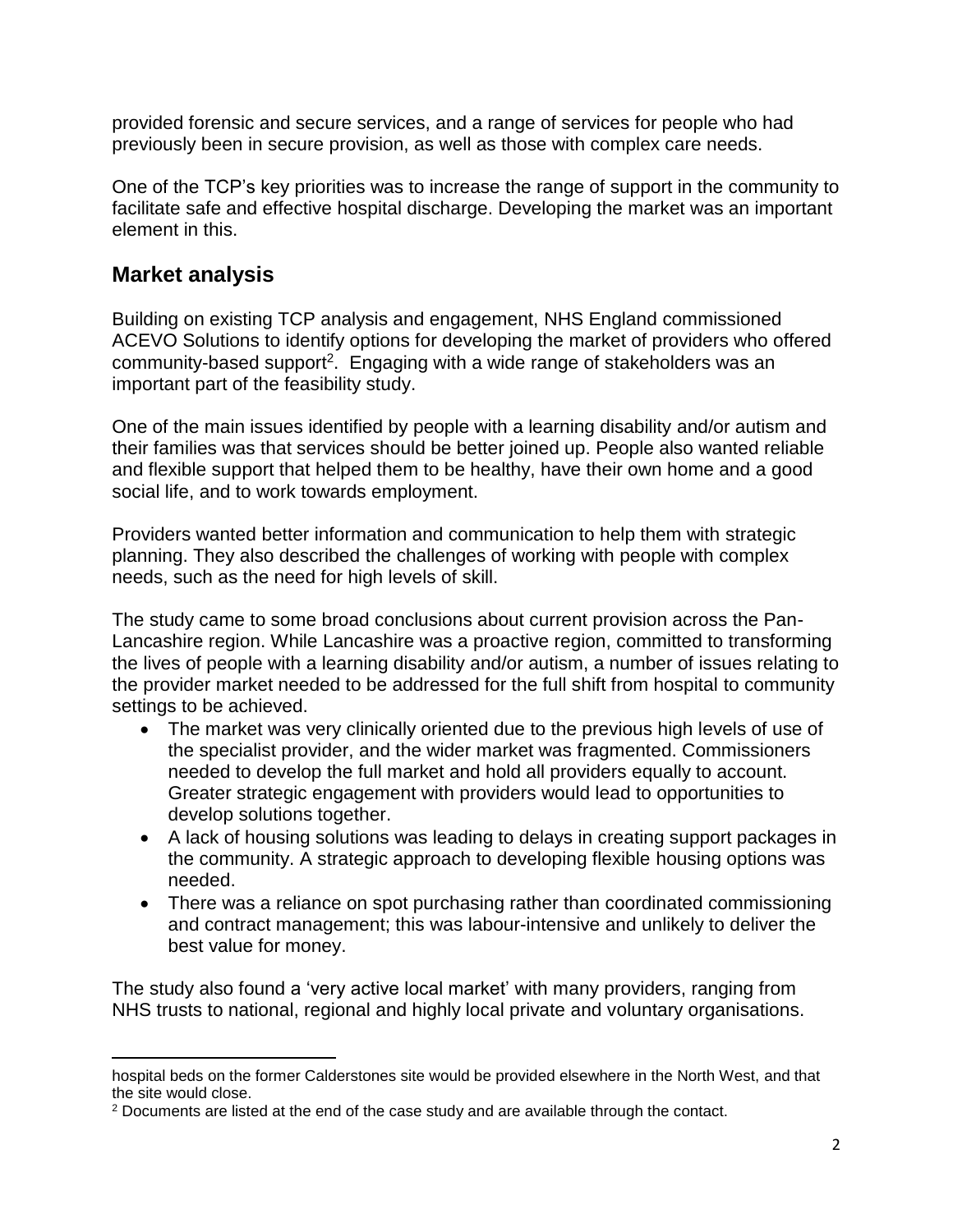The report suggested that it was important to enhance the ability and scope of existing providers as well as attracting more providers into the regional market.

The study made a number of recommendations relating to strategic commissioning, market development, improving partnerships and clarity about costs. A key element in meeting the recommendations was to establish a supported living commissioning framework.

# **The solution**

## **Supported Living Commissioning Framework – Pan-Lancashire Flexible Agreement**

Lancashire County Council took the lead on developing the commissioning framework, working with the other TCP councils and CCGs. Aims of the framework, which is known locally as the Pan-Lancashire Flexible Agreement (FA), are to:

- Identify a set of providers who have demonstrated the ability to provide high quality, person-centred and cost-effective supported living in the community in line with the good practice identified in 'Building the Right Support'.
- Create an environment of co-production between providers, commissioners and individuals, so that planning and problem-solving are done together.
- Support providers to be able to plan their business strategically through clearly established communication processes and regular data on future levels of need.

A service specification for the FA was developed with considerable input from the full range of stakeholders, including people with a learning disability and/or autism and families, co-production partner Pathways Associates, professionals such as social workers, nurses and psychiatrists, and providers. The specification is outcome-based and includes standards relating to matters such as positive behavioural support and safeguarding, staff and training, personalisation and advocacy. Extracts from the service specification are included in appendix A.

### **Scope of the FA**

The FA applies to people with a learning disability and/or autism with behaviour described as challenging, including mental health problems, who need a placement in the community following an inpatient stay, or to prevent admission to a specialist hospital. This includes people with a history of forensic care. The FA is also used for young people with a learning disability and/or autism making the transition to adult services and who are at risk of hospital admission

The FA only includes services that provide community-based, person-centred supported living. There is a separate process for people assessed as requiring residential care.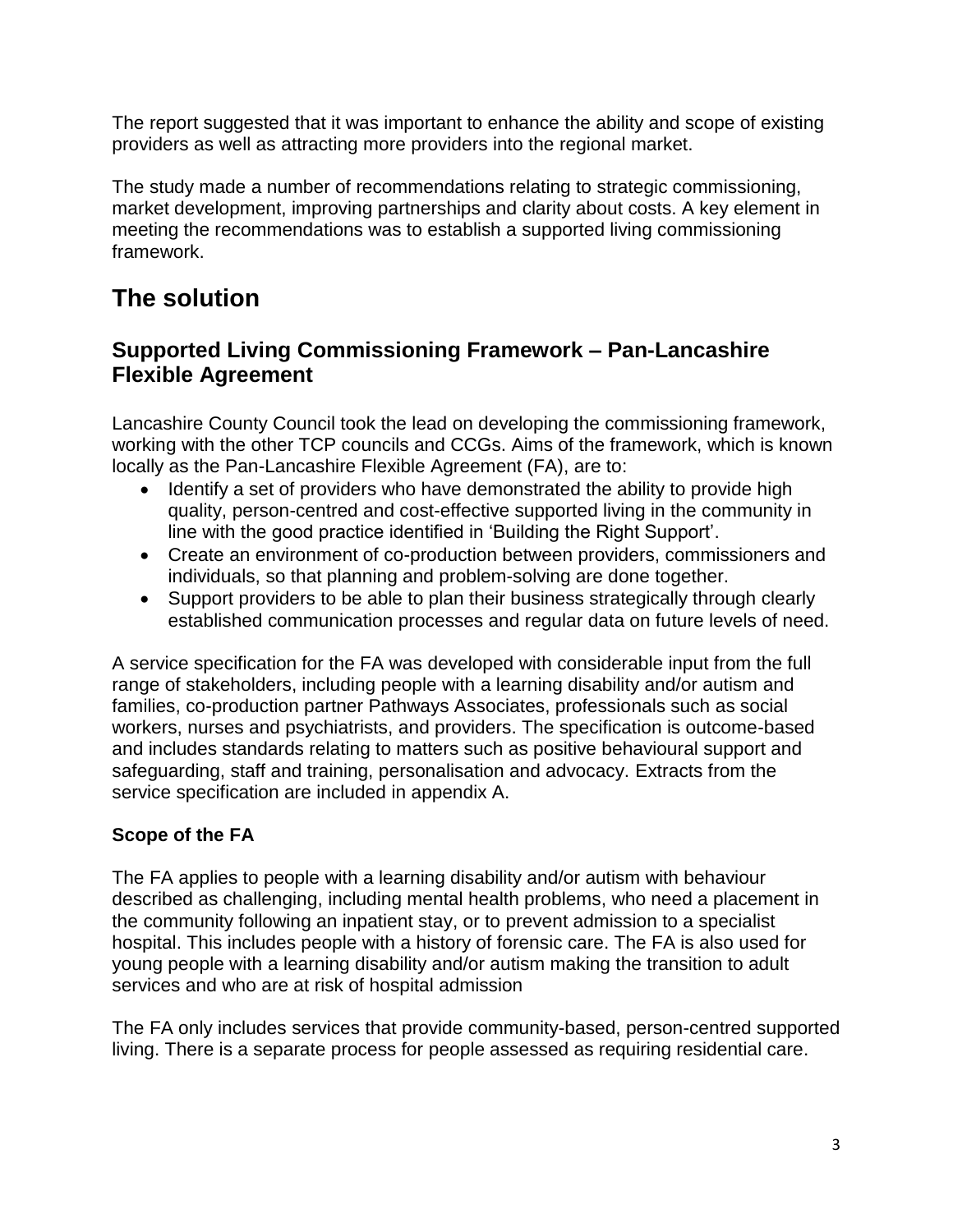The FA covers supported living, not accommodation. It is the responsibility of providers to source and secure suitable accommodation; providers are expected to work in partnership with housing providers to identify housing options.

### **Procuring the FA**

A tender process was carried out to select providers who met the criteria to be accepted into the FA. A panel, made up of staff from the multi-disciplinary team (MDT) and commissioners, evaluated 44 applications and selected 39. The tender process started in July 2016 and the contract became operational in November that year. Being part of the FA means that providers can apply to provide supported living packages.

#### **Allocating support packages**

Support packages are allocated in two main ways:

- Mini-competition in which providers on the FA are invited to apply to provide a service.
- Direct award where it would be significantly detrimental to the health or wellbeing of a service user to have a change in service provider, or for placing a service user within a suitable vacancy within an existing supported living tenancy, or if other specific factors apply, such as service user's choice, provider's specialism or location.

It is also possible to award a contract to providers outside the FA via competitive tender or direct award for similar reasons to the direct award described above.

### **Personalisation**

Allocating support packages involves close working between the multi-disciplinary team (MDT) who support the individual, commissioners and the procurement team.

Personalisation is central to the process. Mechanisms are in place to ensure the best match between the individual and the provider. These include:

- An individual service plan (ISP), compiled by the MDT together with the individual and, where relevant, their family.
- A pen picture template which allows the individual to describe his or her priorities and aspirations, including where they wish to live (the template is included as appendix B).
- A mini-competition questionnaire for providers, with questions based on the ISP and pen picture.

Questions are selected by members of the MDT and workers from commissioning and procurement. A list of questions has been developed by a range of stakeholders, including people with a learning disability and family members. The questionnaire is used to score the suitability of providers, and has the following sections: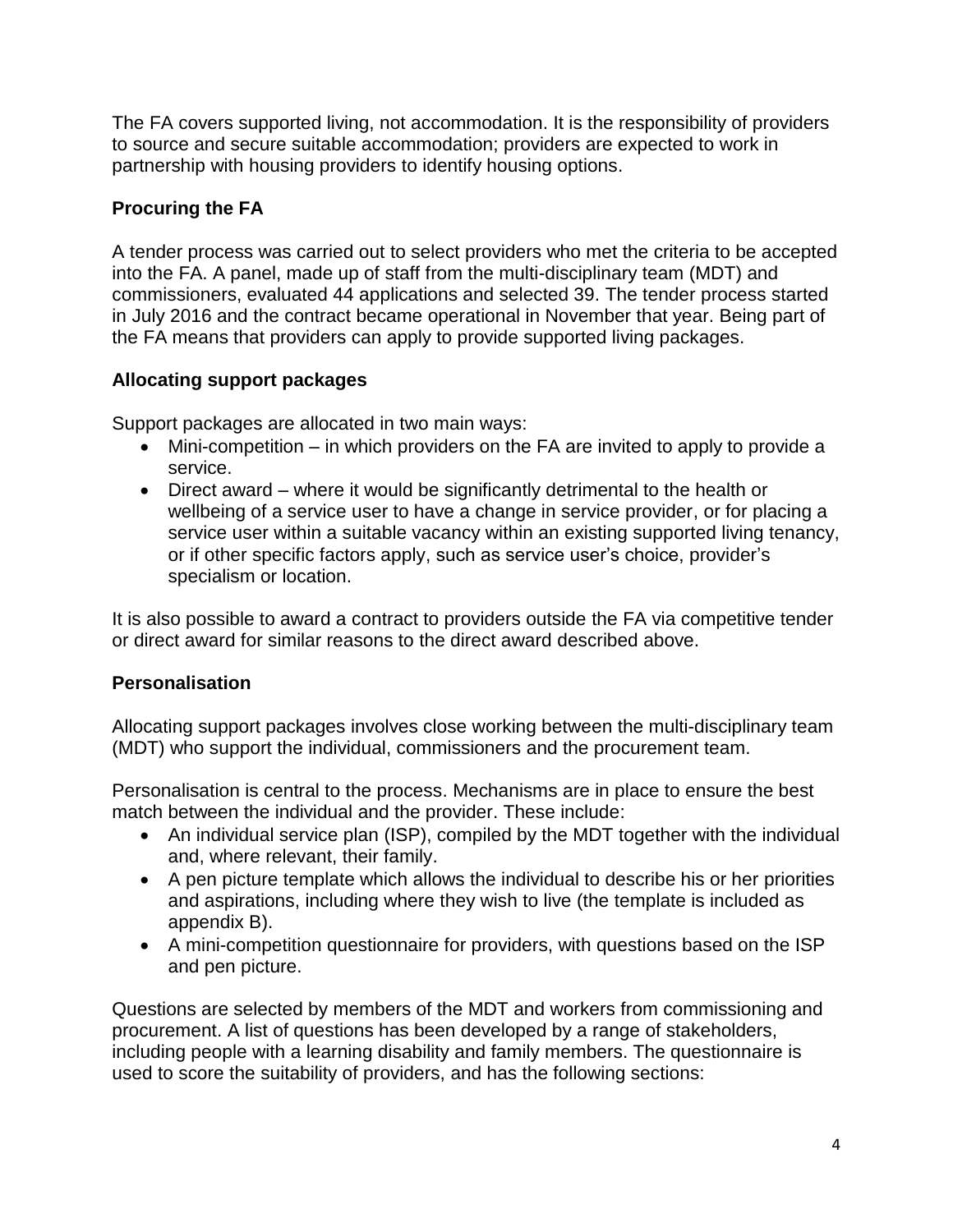- Service outcomes 20% example question: *'How will you ensure co-production in the development and flexible delivery of support plans?'*
- Transition 15% example question: *'How will you support the individual through the transition, identifying their key needs and ensuring the least disruption?'*
- Staffing 20% example question: *'What specific training would the staff delivering the services be provided with?'*
- Supporting Independence 25% example question: *'How will you enable the individual to develop their interests and aspirations and build these into day to day life both within the home and in the wider community?'*

While some questions are set, other questions can be added because each package is tailored to individual needs. An example of a question added by a family member is:

 *'What is your policy with regards to working with someone who has sexualized and challenging behaviour, and what specific training have the staff had to manage this?'*

Support packages can be for individuals or for groups of people. A personalised approach is maintained for groups through providers having to demonstrate how they will meet the needs of each of the individuals involved.

#### **Selecting a provider**

The ISP, pen picture, and questionnaire are compiled into a pack and made available to providers on the FA through the e-procurement portal. Potential applicants can submit questions for the purpose for clarification through the portal. Providers who believe they can meet the needs of the individual or group submit an application.

An evaluation panel meets to select a provider. Panels must have a minimum of three scoring members, to include a social worker, a commissioner, and a learning disability nurse, supported by procurement as a non-scoring member – where the individuals are in-patients a member of ward or forensic specialist staff are also invited to join the panel. Applications are evaluated on a ratio of 80 per cent quality to 20 per cent price.

After a provider is appointed, the MDT and the provider work together with individuals to prepare them for a successful move.

## **The impact**

### **Implementation in Lancashire**

The TCP agrees strategies and policies that apply on a Pan-Lancashire basis, but because each area has different circumstances, operational activity, such as procurement and contract management, is carried out separately by each local authority and its partner CCGs. The information in this section covers how the FA has been implemented by Lancashire County Council and the six CCGs in this area.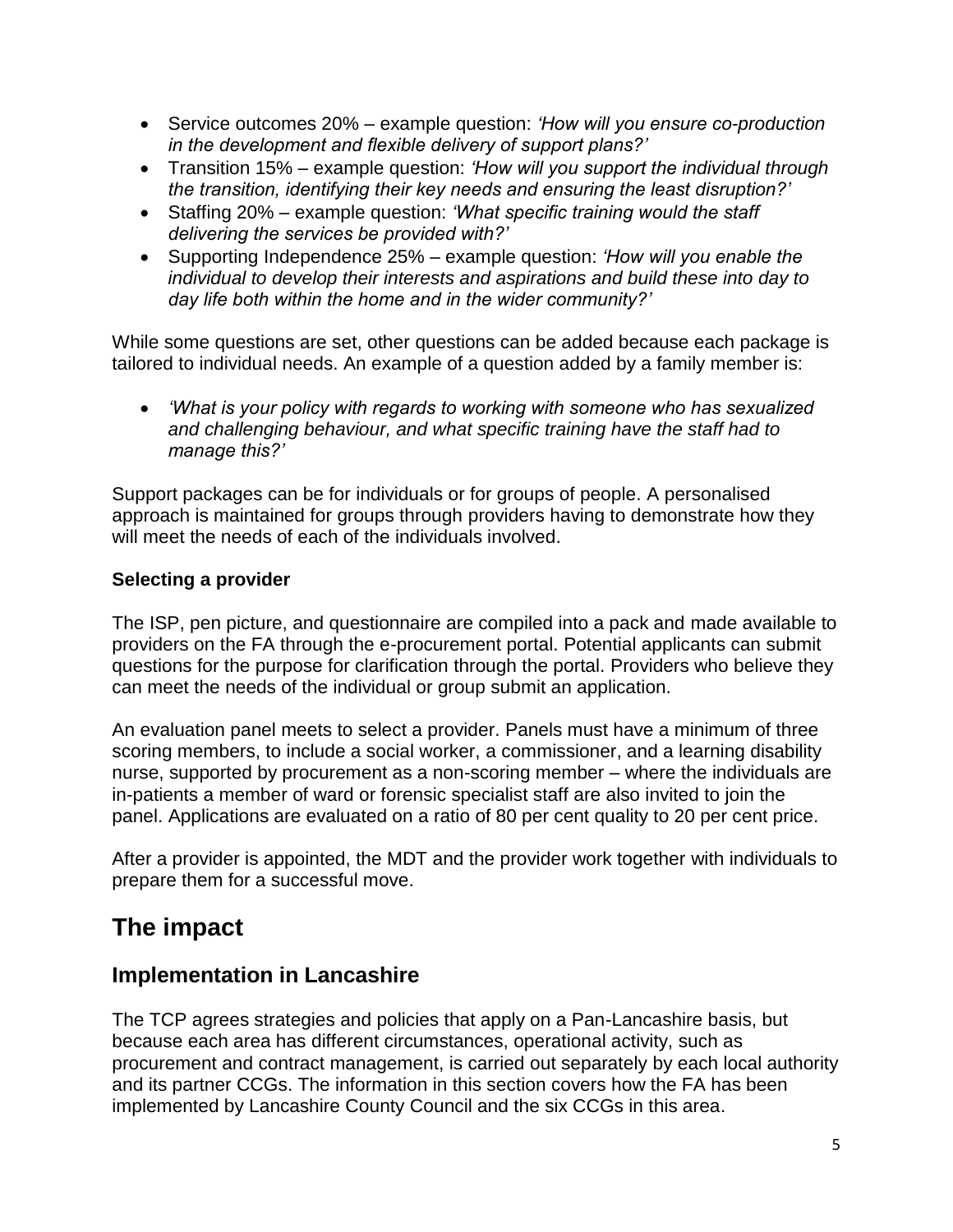As at October 2017:

- 48 requests for supported living packages have been received, and of these 23 are inpatients and 9 people at risk of admission, and 16 young people at transition.
- Ten contracts for individuals have been awarded 11 inpatients and five at risk of admission. Three of these people are now being supported in their own tenancies, the others are preparing to move to the community.
- A contract for a group procurement for three places with two vacancies in a fiveperson house/flat scheme with individual own front doors has just been awarded.
- A contract for a group procurement for three in-patients and two vacancies is about to be tendered
- A proposal to procure specialist support for 13 young people with a learning disability and/or autism who display behaviour that challenges who are due to leave residential college/school in 2018/19 is being developed and considered.

#### **Provider partnerships**

Providers are described as being enthusiastic about the Flexible Agreement, particularly access to data to assist their future planning. Lancashire provides information about discharge trajectories on a quarterly basis via Prior Notifications issued on the eprocurement portal

Arrangements are in place to enable partnerships between providers, commissioners and health and care workers. The Learning Disability Provider Network includes an update on progress on transforming care and the FA. The Learning Disability Partnership Group is attended by provider representatives and self-advocates, and provides a forum for jointly developing ideas and influencing the design of future commissioning and procurement. Shared training for providers is taking place within the TCP, with an initial topic being positive behaviour support.

With the FA working effectively, there are no immediate plans to open this up to new providers. This may take place in the future, dependent on need.

#### **Value for money**

On the matter of value for money, early indications are that placements through the FA can result in significant savings. However, this is counter-balanced by some extremely large costs for bespoke individual placements. Overall, it is believed there will be some potential for savings. The financial situation will continue to be monitored.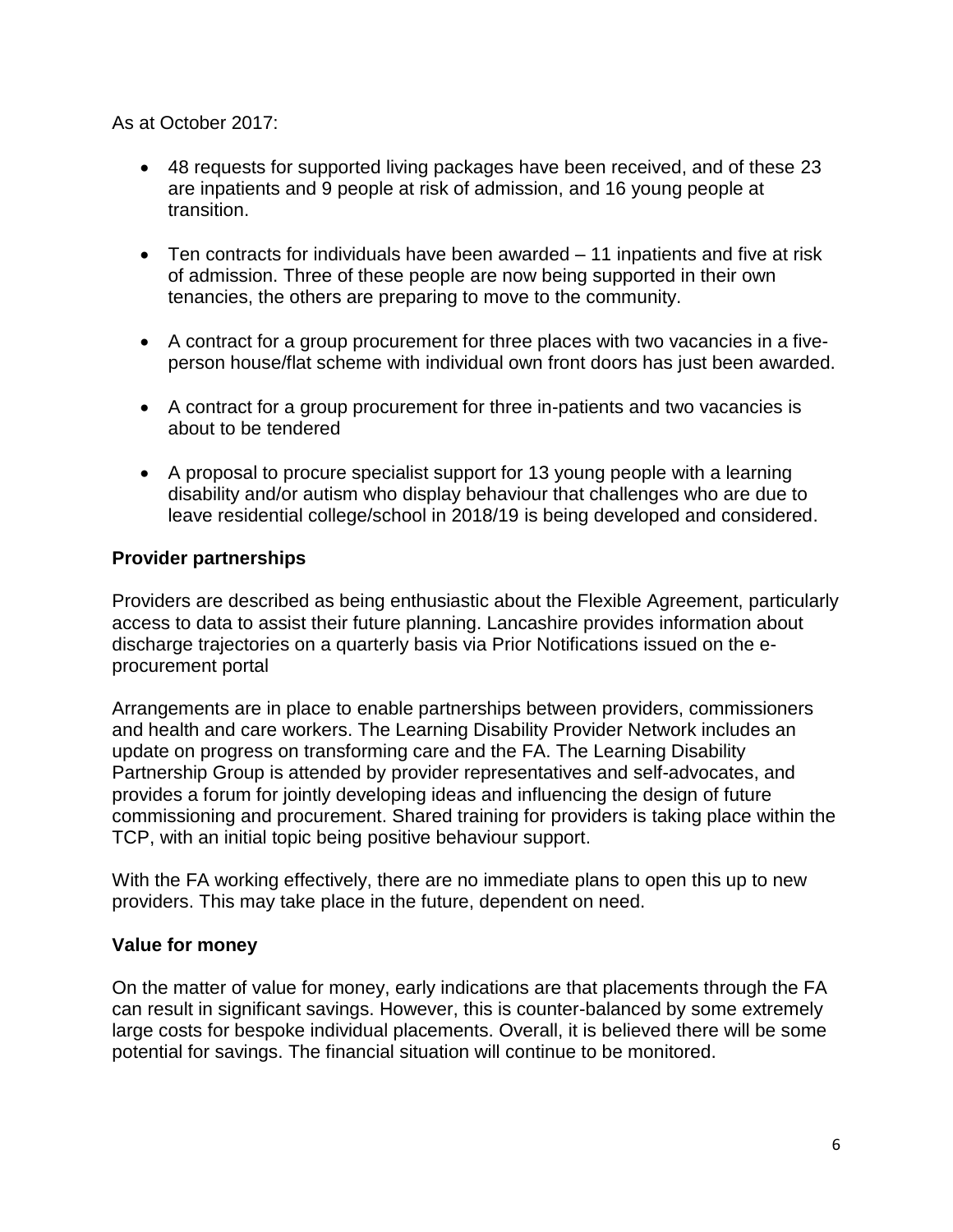## **How the new approach is being sustained**

## **Monitoring and evaluation**

An outcomes framework is part of the service specification and service providers must be able to demonstrate that they are meeting outcome measures and standards. The framework is built around twelve 'I' statements.

- 1. I am safe.
- 2. I am treated with compassion, dignity and respect.
- 3. I am involved in decisions about my care.
- 4. I am protected from avoidable harm, but also have my own freedom to take risks.
- 5. I am helped to keep in touch with my family and friends.
- 6. Those around me and looking after me are well supported.
- 7. I am supported to make choices in my daily life.
- 8. I get the right treatment and medication for my condition.
- 9. I get good quality general healthcare.
- 10. I am supported to live safe in the community.

11. Where I have additional care needs, I get the support I need in the most appropriate setting.

12. My care is regularly reviewed to see if I should be moving on.

Each of the statements has a number of outcome measures. For example, the standard on 'involvement' has the measure, 'Number and percentage of staff that have been recruited with service user/family, carer involvement'.

A streamlined version of the outcomes framework based around key performance indicators is currently being developed in collaboration with contracts officers; performance will be monitored via self-evaluation and 6 monthly visits.

# **Lessons learned**

#### **Securing accommodation**

Both providers and commissioners are learning as the process develops. There remain challenges in securing the right sort of accommodation for people, such as investors more inclined to want to back housing projects for larger numbers of individuals. The TCP are commissioning a Housing Strategy to identify needs and assets, and to stimulate the development of housing options, which will support the FA.

It seems that some vacancies and voids in existing supported living schemes have proved suitable for some people's needs, but, for others, more creative solutions to finding suitable accommodation will be required, including developing new builds, and taking better advantage of existing housing stock.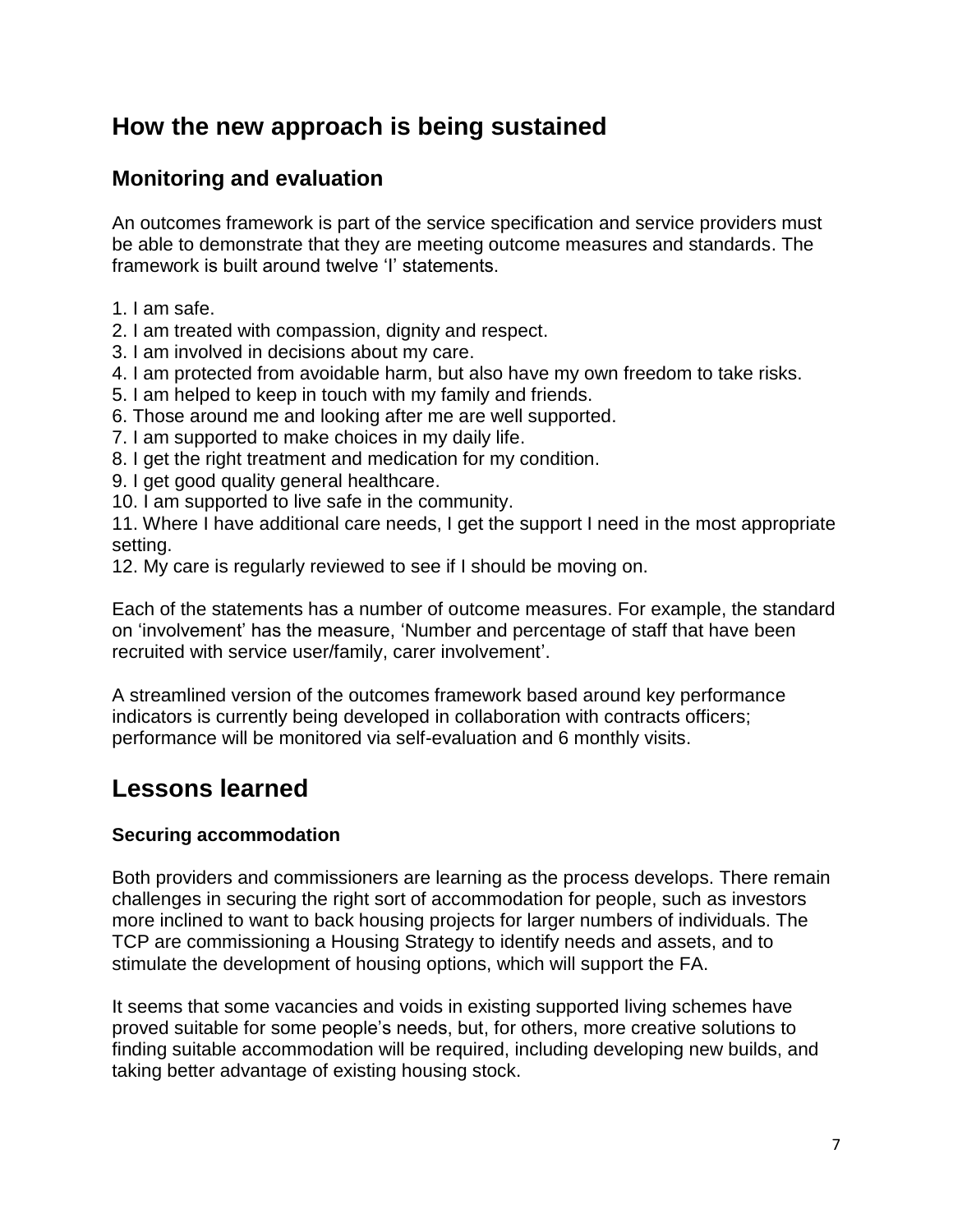#### **Key messages**

- It is essential to make sure that systems and culture are in place to help workers from multi-disciplinary teams, commissioners and procurement to work well together. This means understand each other's roles, and developing an ethos of person-centred practice based on promoting independence.
- Barriers between multi-disciplinary teams, commissioners and providers need to be broken down, and relationships established based on transparency and respect, recognising that providers have built up considerable expertise in working with individuals.
- Finding suitable accommodation and preparing people to live there can take a very long time. Expectations on the time it takes to reach successful outcomes need to be realistic.

# **Contact**

Sally Nightingale, Manager, Policy, Information and Commissioning Live Well. Email: [sally.nightingale@lancashire.gov.uk](mailto:sally.nightingale@lancashire.gov.uk)

Pan-Lancashire Transforming Care Partnership website. <http://righttracklancashire.nhs.uk/>

### **List of documents**

The following documents are available from the contact above:

- ACEVO Solutions, Pan-Lancashire transforming care market development feasibility study.
- Service specification Schedule 1 to the contract for a flexible agreement for learning disability supported living services – transforming care.
- Outcomes framework Annex 1 to the contract.
- Transforming care individual service plan template.
- Pen picture template.
- Mini-competition questionnaire.
- Mini-competition questionnaire group living.
- Information pack for tender evaluation panel process overview and scoring system.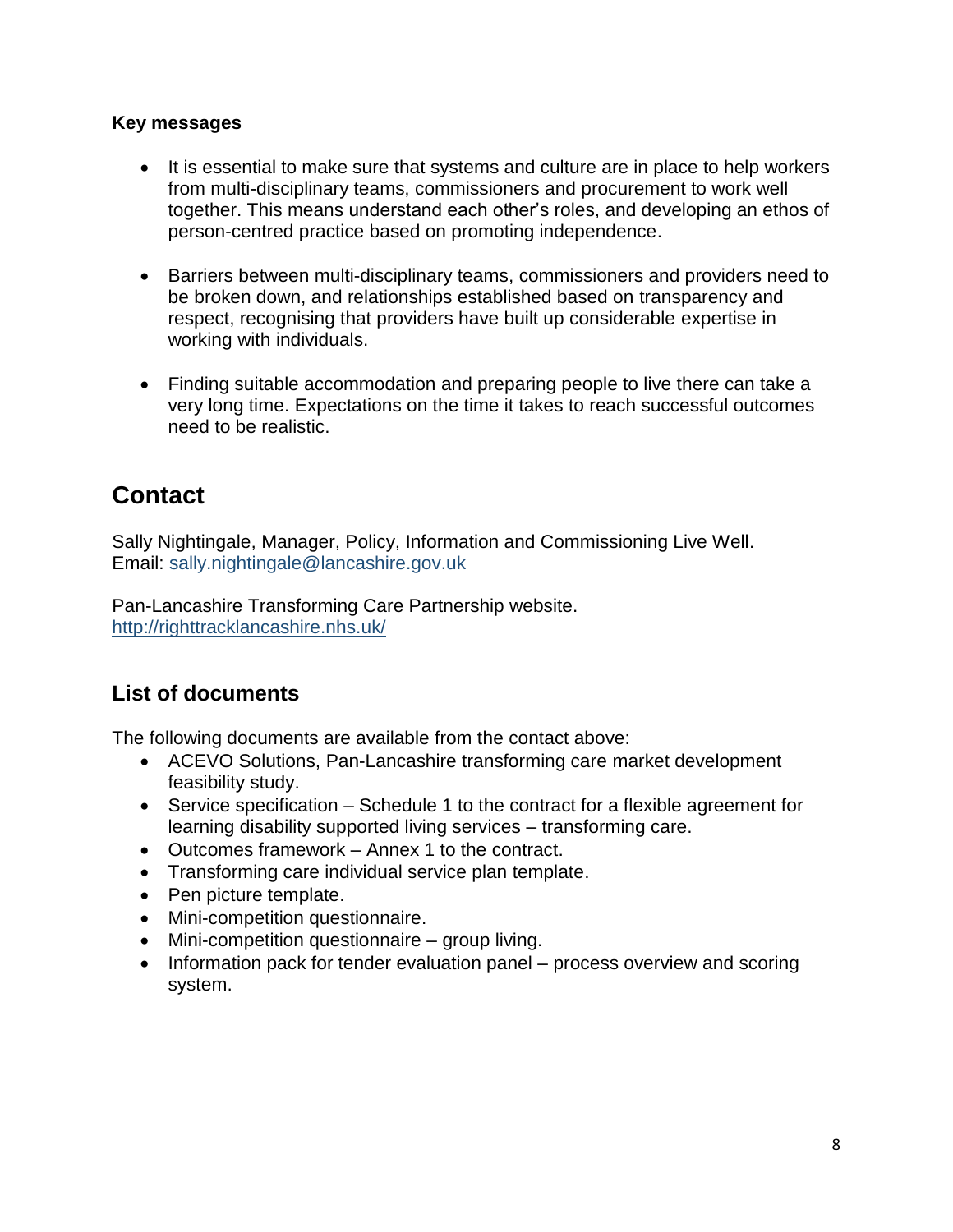# **Appendix A Key features from the service specification (extracts)**

### **Service objectives**

To provide a specialist supported living service for people with learning disabilities and/or autism, who display behaviour that challenges, including those with a mental health condition. The service will be underpinned by the ethos of self-directed support and person-centred care and planning approaches.

### **Statement of purpose**

The service must be provided at all times in accordance with the specification and should incorporate the following core principles:

- 1. To have a good and meaningful everyday life.
- 2. To provide care and support that is person-centred, proactive and co-ordinated.
- 3. To provide choice and control for individuals over how their health and care needs are met.
- 4. Families and care staff get the help they need to support individuals to live in the community.
- 5. To support choice and control about where the individual lives and who they live with.
- 6. To ensure individuals receive good care and support from mainstream health services.
- 7. To ensure individuals can access specialist health and social care support in the community.
- 8. Exceptionally, if any individual has behaviour that could involve the criminal justice system, they are supported to stay out of trouble.
- 9. To work with local multi-disciplinary teams to prevent unnecessary hospital admissions, and where hospital treatment is necessary the individual does not stay there longer than is needed.

At all times the service will respect the human rights of individuals and their rights of personal freedom, choice in daily living, dignity and self-respect, independence, privacy, fulfilment and the exercise of self-determination.

### **Nature of the service**

The care and support Provider will be appropriately registered with the Care Quality Commission and deliver a personal care service consistent with the requirements of the Health and Social Care Act 2008 (Regulated Activities) Regulations 2014;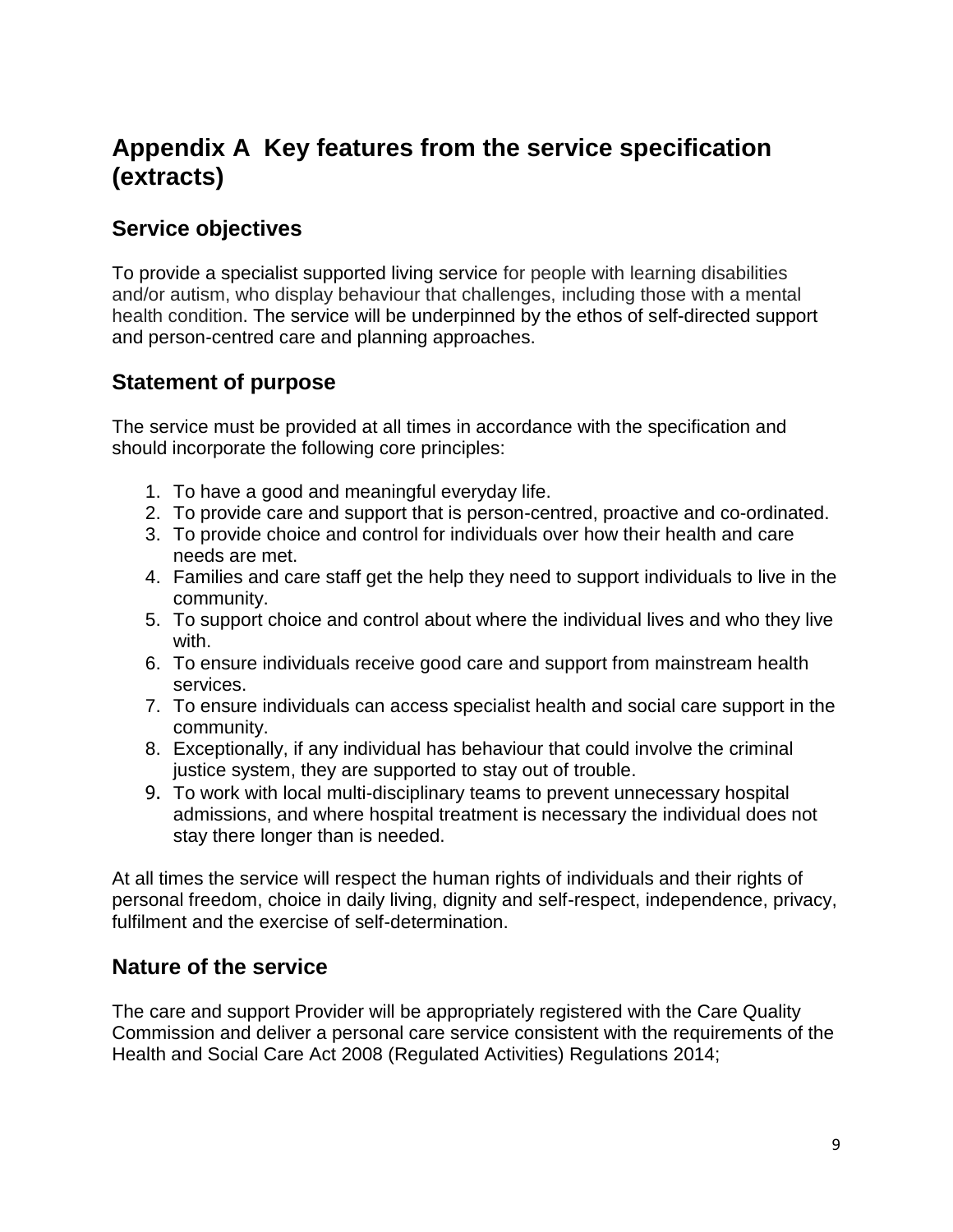The type of service delivery model for persons in supported living should be based on the principles of the REACH standards<sup>3</sup>.

- I choose who I live with
- I choose where I live
- I choose who supports me
- I choose how I am supported
- I choose what happens in my own home
- I have my own home
- I make friendships and relationships with people on my terms
- I am supported to be healthy and safe on my terms
- I have the same rights and responsibilities as other citizens.

The objectives of the service will be to:

- Ensure that the individual is at the centre of planning and commissioning and that services are developed flexibly and adjusted to changes in need over the individual's life course.
- Ensure that any interventions are developed through clear person centred planning approaches.
- Ensure that active positive behaviour support plans are in place which consider proactive approaches to manage risk and crisis whilst ensuring that any reactive plans are proportionate and least restrictive to manage need.
- Support individuals in their own home in order to maximise their independence irrespective of their level of need now or in the future.
- Enable individuals to develop networks of support in their local communities and to live as independently as possible.
- Ensure the principles of positive behaviour support are embedded across the staff team.

This will be achieved through:

 $\overline{\phantom{a}}$ 

- Personalised assessment of need and preparation of an integrated care and support plan to meet these needs.
- Provision of a 24 hour on-site team 365 days per year (where necessary) with the necessary skills to meet the needs of the service users as identified on their care and support plan.
- The Provider will maintain sufficient staffing levels to facilitate this.
- Responding flexibly to unexpected fluctuations in service user needs.
- Ensuring that the service is staffed according to the needs of the service users as described in the care plan with access to on-call.
- The provision of waking-night or sleep-in staff (where needed) to address the planned needs of service users and respond to emergencies.
- The provision of non-care and support related tasks.

<sup>3</sup> REACH: Support for living an ordinary life: Service review – Pavilion Publishing and Media Ltd and its licensors 2013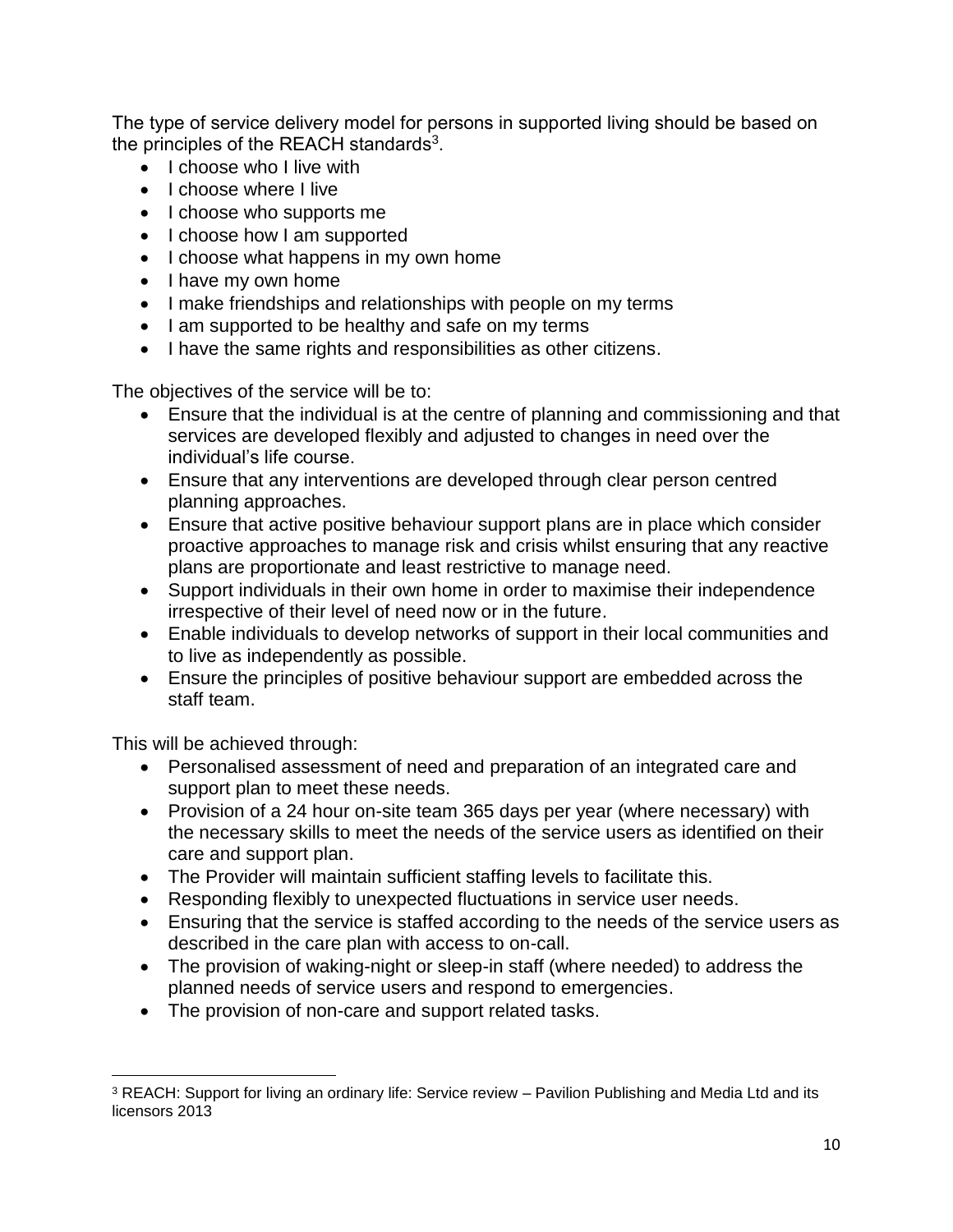Positive working relationships and links with other professionals (including, for example, Social Care and Health professionals, other social care Providers, specialist learning disability advocacy services and local community organisations) involved in the lives of the individuals supported by the service.

An estimated budget will be set for each individual.

• In line with the estimated budget, individuals will develop a Support Plan with the full inclusion of their family (where the person at the centre consents to their involvement) or any other nominated individual and facilitated by the Provider. It will be required that each individual will have their own Person-Centred Plan that will be a live document that is regularly reviewed.

Support Plans must:

- be in an approved format
- demonstrate that the individual will be supported to be safe, healthy and well
- meet needs in broad terms
- enable the individual to exercise high levels of choice and control
- maximise the use by individuals of universal services, natural unpaid supports and assistive technology
- be reliable, flexible and allow creativity and innovation in a way that meets individuals' needs
- make use of the personal budget only by legal means.

The resources will be used to contribute to shared daytime and overnight support (where appropriate) and for individual support (e.g. 1:1or 2:1) that will be agreed in the Support Plan and in relation to which the Provider's costs will be stipulated. After validation by the Contracting Body of the Support Plan the Contracting Body will finalise the individual's Budget and commence payment of the Budget to the Provider in line with this Agreement.

- Each individual's Personal Budget will be subject to review and may change as an outcome of that review.
- Provider staff will ensure that, an individual's support needs are met outlined in the Support Plan.
- Provider staff should demonstrate respect for the individual and his/her way of life. This will mean a recognition and awareness of working in someone's own home.
- The Provider will provide opportunities for each individual to make his/her own choices about how he/she wants to spend his/her Personal Budget and encourage him/her to determine from whom the Services are to be provided.
- The Provider will monitor the effectiveness of the Service and Supports to individuals and shall also inform the Contracting Body of any significant changes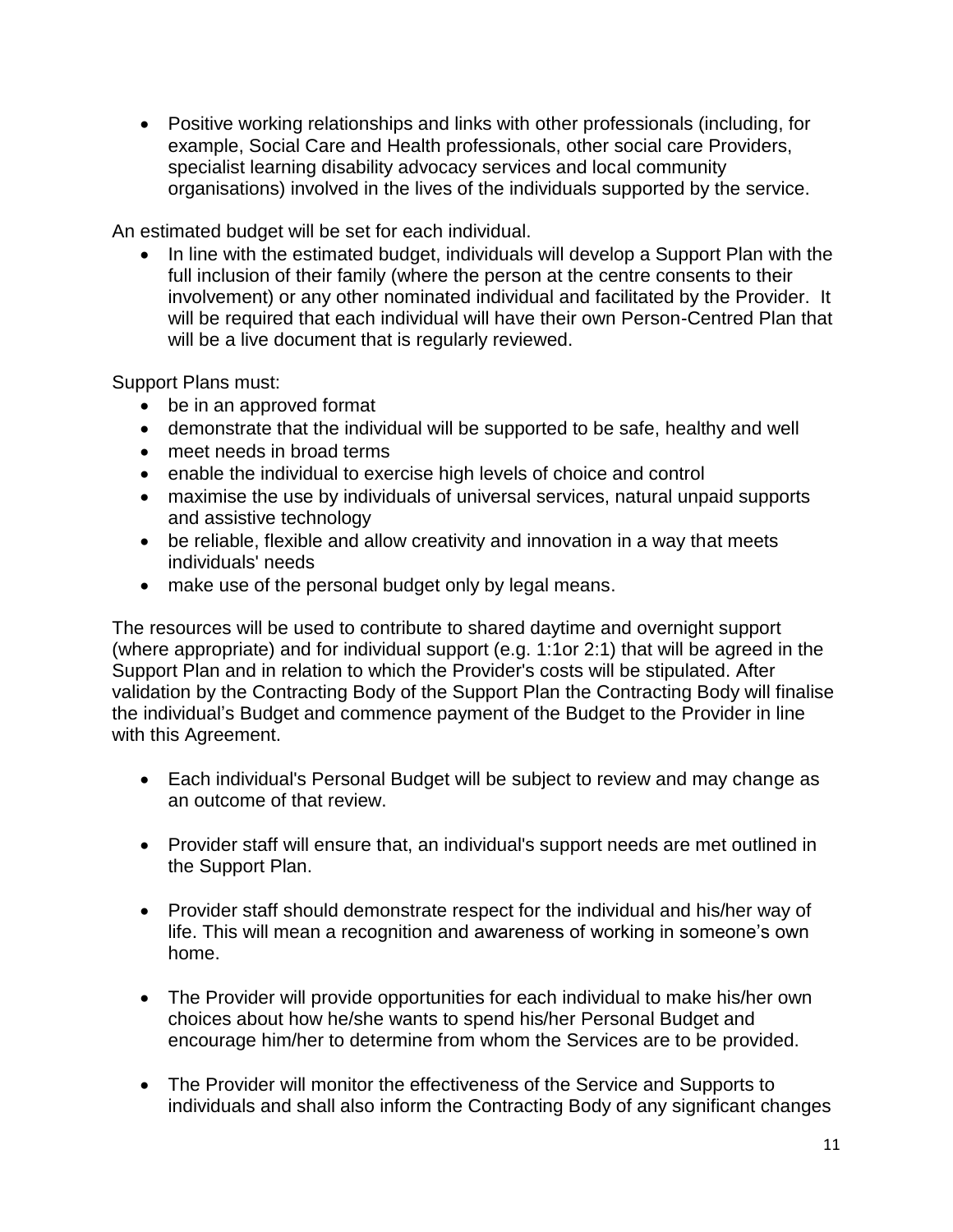to the personal situation of any individual or any individuals needs as soon as is practicable upon becoming aware of the same.

## **Personalisation**

The Provider will be committed to person-centred support planning and will ensure that:

- Individuals have up-to-date support plans in a format that is meaningful to the person.
- They know and have a record of each individual's gifts and strengths. The Provider will actively use this information to support individuals to develop relationships and to contribute to their community.
- Staff in the organisation are trained and coached to use person-centred thinking, tools and practices.

The Provider will seek to promote the independence of the service user, wherever possible. The Provider's approach to risk will be developed in conjunction with the people they support, based on listening to what is important to an individual.The Provider will facilitate options for more natural supports, such as volunteers, neighbours, friends and family and the wider community. The Provider will ensure effective communication with service users through:

- developing an understanding of how each individual communicates (particularly those who do not use verbal communication)
- the use of techniques such as one-page profiles and communication passports
- training the workforce to have the required range of communication skills.

The Provider will ensure that the details of the personal budget is presented to each service user in a format that is meaningful to the service user. The Provider will make it clear that the budget can be used flexibly.

## **Advocacy**

The Provider will commit to ensuring that all relevant staff are fully aware of the role and purpose of formal advocacy – Independent Mental Capacity Advocacy, Independent Mental Health Advocacy, Care Act Advocacy, and provisions therein, as well as noninstructed advocacy and self-advocacy. The Provider will commit to active referrals and support to access advocacy provisions.

The Provider will ensure that every service user is aware of the different forms of advocacy available to them, and that they are supported to access it whenever it is in the person's best interests.

## **Involvement of family carers**

The Provider will commit to and will be able to demonstrate that families are kept informed (where the person at the centre consents to their involvement) in a way which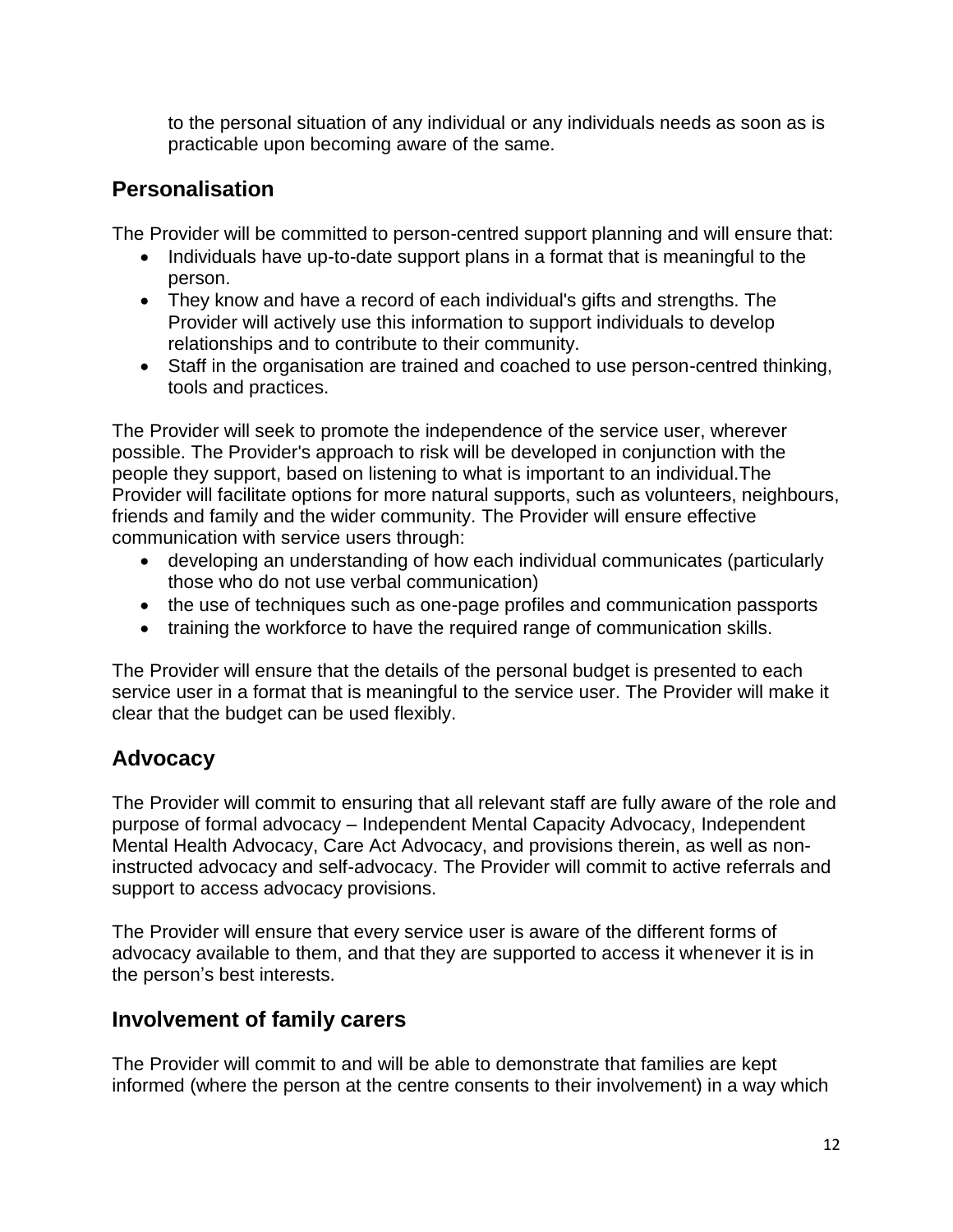works best for the family carer but with the service user remaining at the centre of the communication.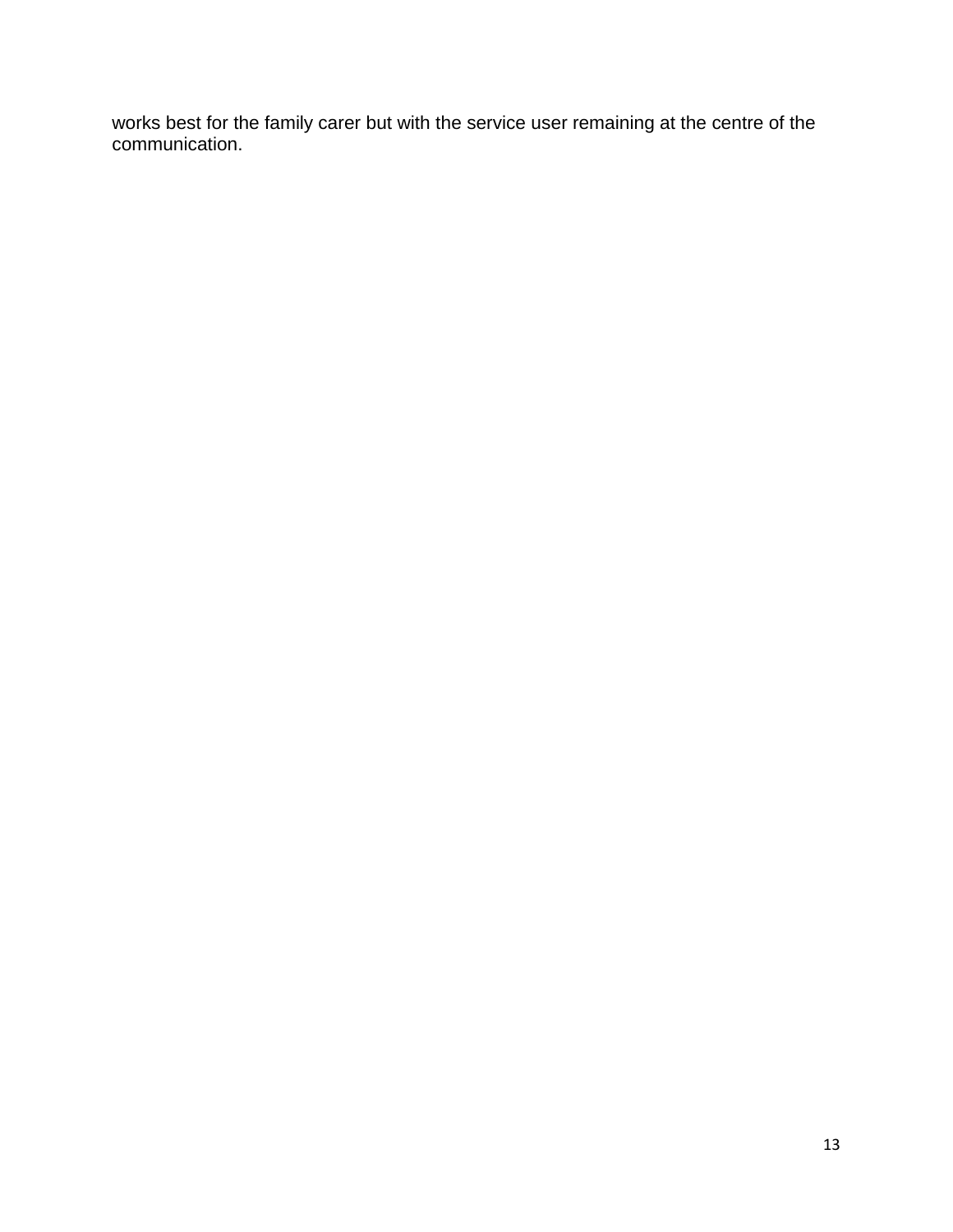# **Appendix B Pen picture template**

This template is filled in by the individual, helped by support workers, to identify their personal needs, priorities and aspirations. It forms part of the pack which is used for mini-competitions to select providers.

My Name: (Q number) Age: Current Living Situation:

Current Service Provider & Provision:

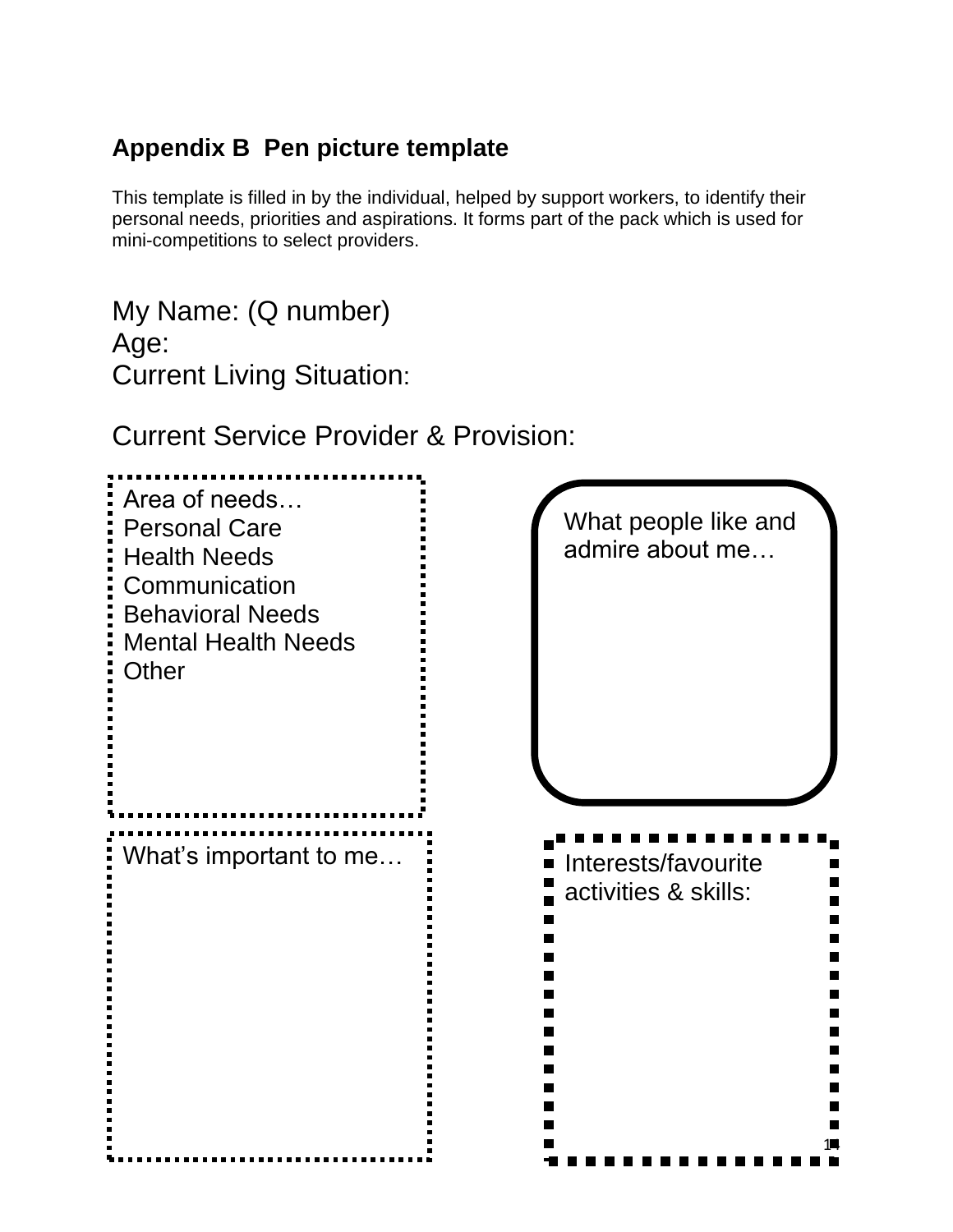